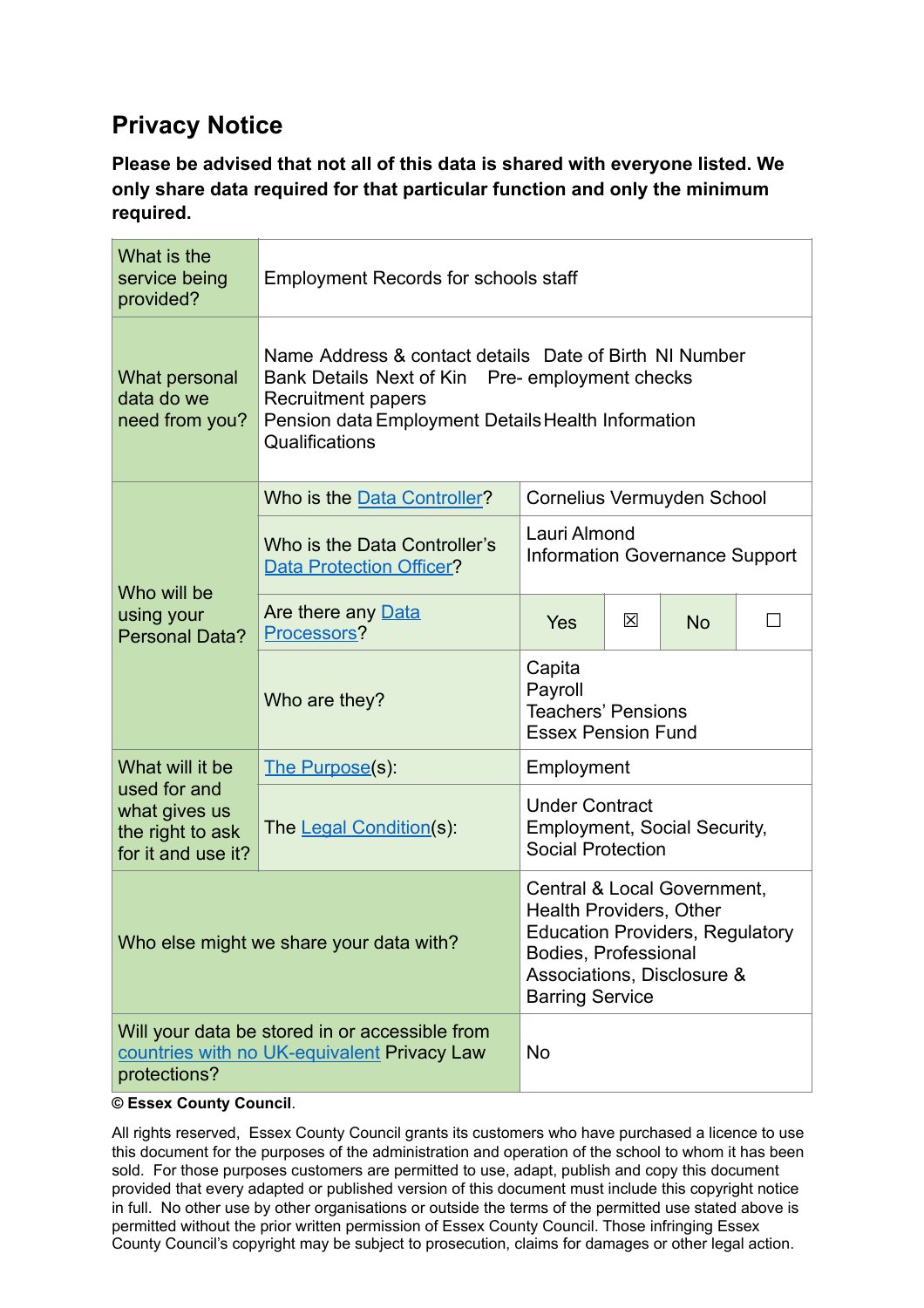| How long will<br>your data be<br>kept?                                                                                                                                  | When will it stop being used?                                                            |             |                                | Termination of employment + 6<br>years with regard to references<br>unless special circumstances<br>apply                                                                           |                |           |                                                           |   |
|-------------------------------------------------------------------------------------------------------------------------------------------------------------------------|------------------------------------------------------------------------------------------|-------------|--------------------------------|-------------------------------------------------------------------------------------------------------------------------------------------------------------------------------------|----------------|-----------|-----------------------------------------------------------|---|
|                                                                                                                                                                         | How long after this will it be<br>deleted?                                               |             |                                | Termination of employment $+6$<br>years unless special<br>circumstances apply                                                                                                       |                |           |                                                           |   |
| Our use of the<br>data will be<br>subject to your<br>legal rights<br>(marked if<br>applicable):                                                                         | <b>Inform</b>                                                                            | $\boxtimes$ | <b>Access</b>                  | 区                                                                                                                                                                                   | <b>Rectify</b> | 区         | <b>Erase</b>                                              | 区 |
|                                                                                                                                                                         | <b>Restrict</b>                                                                          | П           | <b>Portabl</b><br>$\mathbf{e}$ | $\Box$                                                                                                                                                                              | <b>Object</b>  | $\Box$    | <b>Automate</b>                                           |   |
| As you are<br>giving us your<br>data directly:                                                                                                                          | This is the reason why we are<br>allowed to ask for it and use<br>it:                    |             |                                | <b>Employment law</b>                                                                                                                                                               |                |           |                                                           |   |
|                                                                                                                                                                         | This is what could happen if<br>you refused to let us use your<br>data for this purpose: |             |                                | Unable to employ                                                                                                                                                                    |                |           |                                                           |   |
| As you are not<br>giving your data<br>directly to us:                                                                                                                   | This is who is giving us your<br>personal data:                                          |             |                                | Previous employer, DBS service,<br>Occupational Health.                                                                                                                             |                |           |                                                           |   |
|                                                                                                                                                                         | This is a source of personal<br>data open to anyone                                      |             |                                | <b>Yes</b>                                                                                                                                                                          | П              | <b>No</b> | 区                                                         |   |
|                                                                                                                                                                         | These are the categories of<br>personal data being given to<br><b>us</b>                 |             |                                | Basic Demographics, e.g. name,<br>address, Date of Birth, references<br>from previous employers, medical<br>reports, employment suitability<br>checks, Pensions and payroll<br>data |                |           |                                                           |   |
| Visit the following links for more information about Privacy Law, our<br>obligations and your Rights:                                                                   |                                                                                          |             |                                |                                                                                                                                                                                     |                |           |                                                           |   |
| The ICO Guide to the General Data Protection Regulations 2016<br><b>The General Data Protection Regulations 2016</b>                                                    |                                                                                          |             |                                |                                                                                                                                                                                     |                |           |                                                           |   |
| If you have concerns over the way we are asking for or using your personal<br>data, please raise the matter with our Data Protection Officer by the following<br>means: |                                                                                          |             |                                |                                                                                                                                                                                     |                |           |                                                           |   |
| <b>Postal Address</b>                                                                                                                                                   | Essex, SS8 9QS                                                                           |             |                                |                                                                                                                                                                                     |                |           | Cornelius Vermuyden School. Dinant Avenue, Canvey Island, |   |

**© Essex County Council**.

All rights reserved, Essex County Council grants its customers who have purchased a licence to use this document for the purposes of the administration and operation of the school to whom it has been sold. For those purposes customers are permitted to use, adapt, publish and copy this document provided that every adapted or published version of this document must include this copyright notice in full. No other use by other organisations or outside the terms of the permitted use stated above is permitted without the prior written permission of Essex County Council. Those infringing Essex County Council's copyright may be subject to prosecution, claims for damages or other legal action.